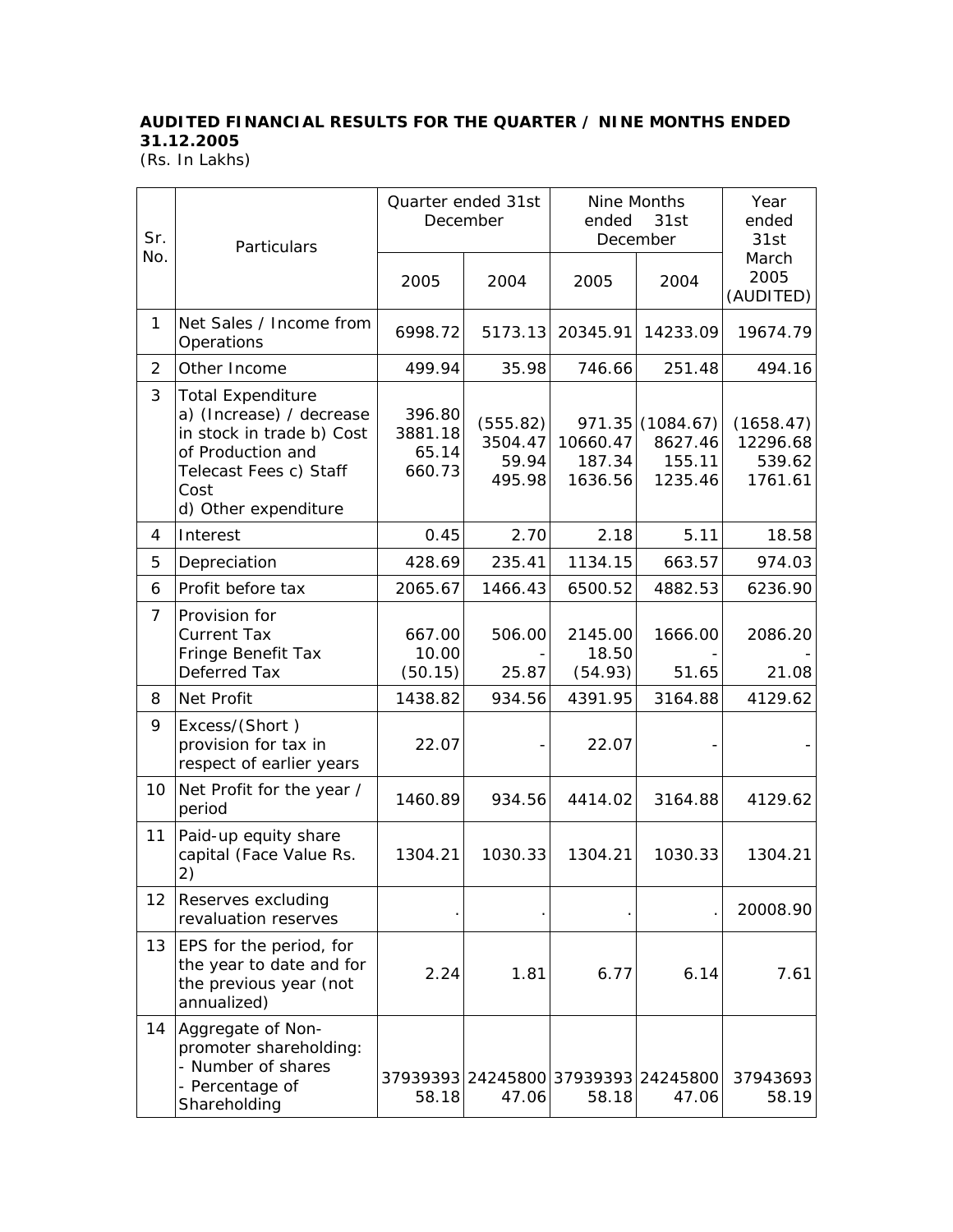|                |                                                                                                                                                    | Quarter ended31st<br>December                     |                                               | Nine Months ended 31st<br>December                    |                                                 | Year ended<br>31st March                         |
|----------------|----------------------------------------------------------------------------------------------------------------------------------------------------|---------------------------------------------------|-----------------------------------------------|-------------------------------------------------------|-------------------------------------------------|--------------------------------------------------|
|                |                                                                                                                                                    | 2005                                              | 2004                                          | 2005                                                  | 2004                                            | 2005<br>(AUDITED)                                |
| 1              | Segment<br>Revenue<br>a)<br>Commissioned<br>b) Programs<br>Sponsored<br>c) Programs<br><b>Others</b>                                               | 5767.93<br>928.33<br>302.46<br>6998.72<br>6998.72 | 4259.28<br>913.85<br>5173.13<br>5173.13       | 6557.64<br>2731.50<br>1056.77<br>20345.91<br>20345.91 | 11890.48<br>2342.61<br>14233.09<br>14233.09     | 16481.98<br>3192.81<br>19674.79<br>19674.79      |
|                | Total<br>Less: Inter<br>segment<br>revenue<br>Total Net Sales /<br>Income from<br>Operations                                                       |                                                   |                                               |                                                       |                                                 |                                                  |
| $\overline{2}$ | Segment Results<br>Profit before tax<br>and interest<br>from each<br>segment                                                                       | 2440.45                                           | 1747.59                                       | 7598.84                                               | 437.08                                          | 7419.15                                          |
|                | a)<br>Commissioned                                                                                                                                 | 316.02<br>(366.77)                                | 259.82                                        | 565.82<br>(297.57)                                    | 647.48                                          | 777.74                                           |
|                | Programs<br>b) Sponsored<br>Programs<br>c) Others                                                                                                  | 2389.70<br>499.94<br>2889.64<br>0.45<br>823.52    | 2007.41<br>35.98<br>2043.39<br>2.70<br>574.26 | 7867.09<br>746.66<br>8613.75<br>2.18<br>2111.05       | 6084.56<br>251.48<br>6336.04<br>5.11<br>1448.40 | 8196.89<br>426.83<br>8623.72<br>18.58<br>2368.24 |
|                | Total<br>Add: (i) Other<br>Income<br>Total<br>Less: (i) Interest<br>(ii) Other un<br>allocable<br>expenditure<br><b>Total Profit</b><br>before tax | 2065.67                                           | 1466.43                                       | 6500.52                                               | 4882.53                                         | 6236.90                                          |
| 3              | Capital<br>Employed<br>(Segment assets<br>- Segment                                                                                                |                                                   |                                               |                                                       |                                                 |                                                  |

**Segment wise Revenue, Results and Capital Employed** (Rs. In Lakhs)